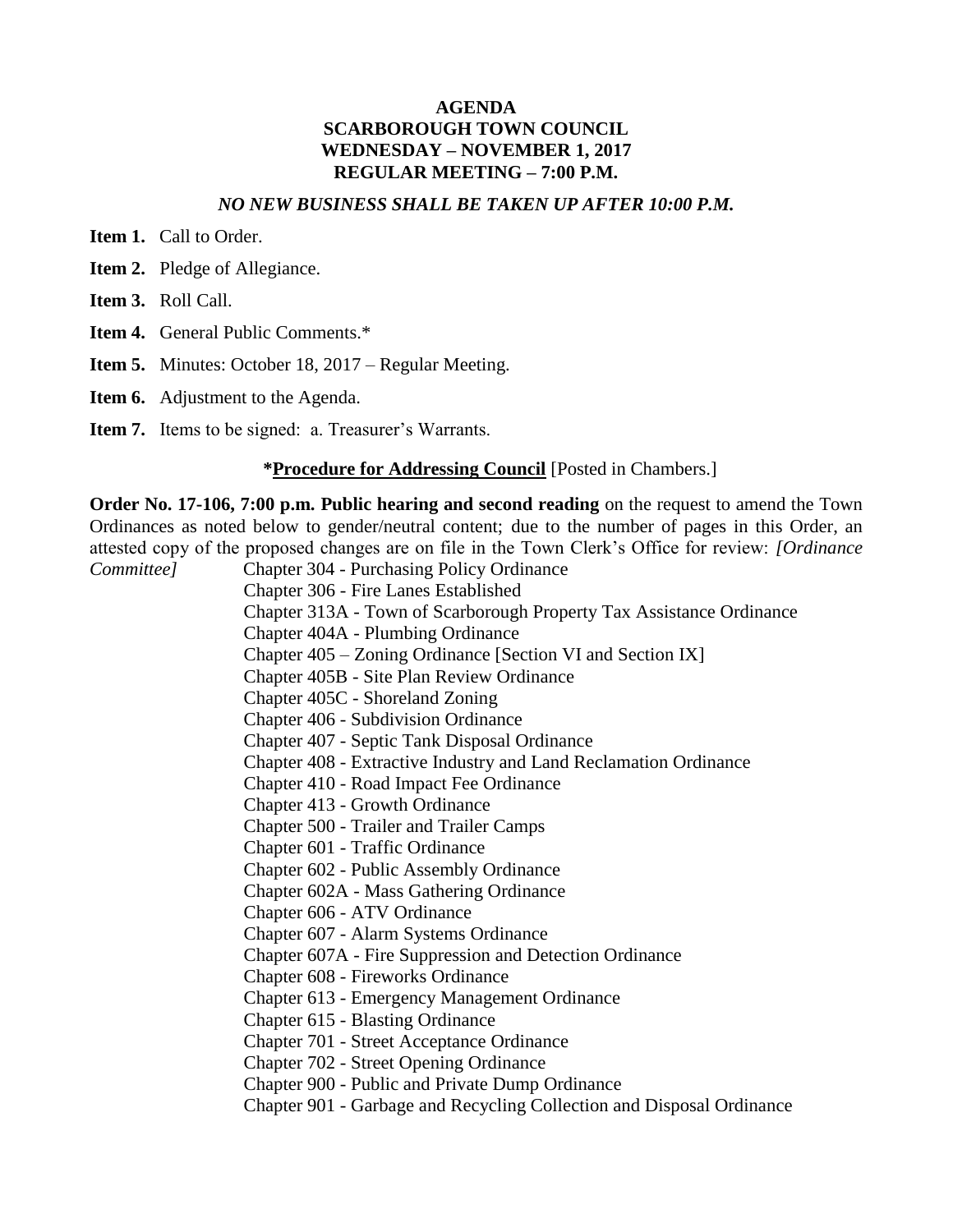Chapter 1004 - Taxicab Ordinance Chapter 1005 - Innkeepers License Ordinance Chapter 1007 - Cable TV Ordinance Chapter 1008 - Special Amusement Ordinance Chapter 1009 - Coin Operated Game Ordinance Chapter 1015 - Food - Food Handlers Ordinance Chapter 1017 - Pawnbroker Ordinance Chapter 1202 - Scarborough Memorial and Dunstan Cemeteries Ordinance Chapter 1401 - Harbor Ordinance

**Order No. 17-107, 7:00 p.m. Public hearing and second reading** on the proposed amendment to Chapter 604A 0 the Town of Scarborough Horse Beach Permit Ordinance, Section 604A-Regulation of Horses on the Beach, to extend the deadline for the implementation of the containment device for Horses on the beach to October 1, 2018. *[Councilor Donovan]*

**OLD BUSINESS:** None at this time.

**NEW BUSINESS:** None at this time.

- **Item 8.** Non Action Items:
- **Item 9.** Standing and Special Committee Reports and Liaison Reports.
- **Item 10.** Town Manager Report.
- **Item 11.** Council Member Comments.
- **Item 12.** Adjournment.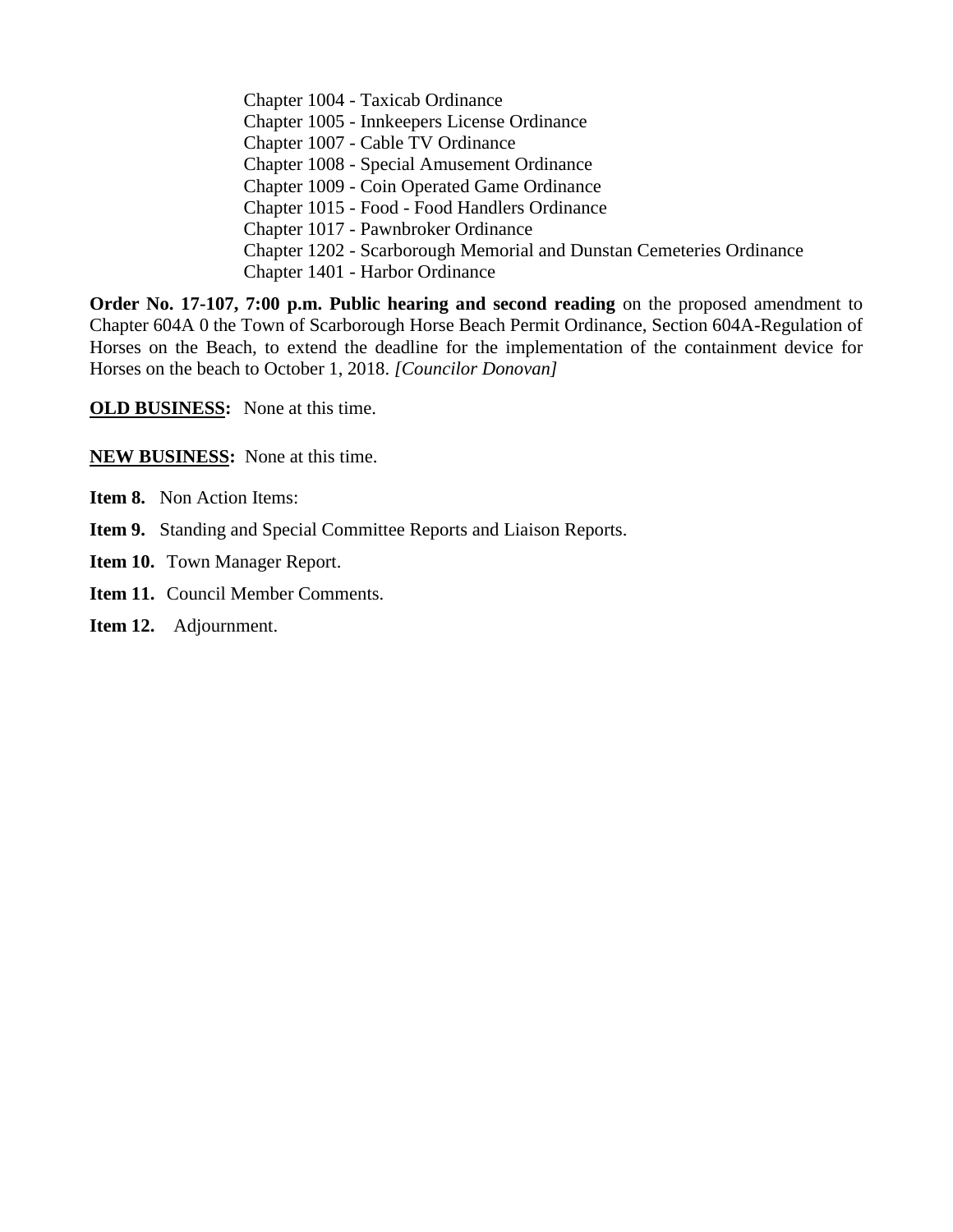# **AGENDA SCARBOROUGH TOWN COUNCIL WEDNESDAY – NOVEMBER 1, 2017 REGULAR MEETING – 7:00 P.M.**

**Order No. 17-106.** Move approval of the second reading on the request to amend the Town Ordinances as noted below to gender/neutral content; due to the number of pages in this Order, an attested copy of the proposed changes are on file in the Town Clerk's Office for review: *[Ordinance Committee]*

> Chapter 304 - Purchasing Policy Ordinance Chapter 306 - Fire Lanes Established Chapter 313A - Town of Scarborough Property Tax Assistance Ordinance Chapter 404A - Plumbing Ordinance Chapter 405 – Zoning Ordinance [Section VI and Section IX] Chapter 405B - Site Plan Review Ordinance Chapter 405C - Shoreland Zoning Chapter 406 - Subdivision Ordinance Chapter 407 - Septic Tank Disposal Ordinance Chapter 408 - Extractive Industry and Land Reclamation Ordinance Chapter 410 - Road Impact Fee Ordinance Chapter 413 - Growth Ordinance Chapter 500 - Trailer and Trailer Camps Chapter 601 - Traffic Ordinance Chapter 602 - Public Assembly Ordinance Chapter 602A - Mass Gathering Ordinance Chapter 606 - ATV Ordinance Chapter 607 - Alarm Systems Ordinance Chapter 607A - Fire Suppression and Detection Ordinance Chapter 608 - Fireworks Ordinance Chapter 613 - Emergency Management Ordinance Chapter 615 - Blasting Ordinance Chapter 701 - Street Acceptance Ordinance Chapter 702 - Street Opening Ordinance Chapter 900 - Public and Private Dump Ordinance Chapter 901 - Garbage and Recycling Collection and Disposal Ordinance Chapter 1004 - Taxicab Ordinance Chapter 1005 - Innkeepers License Ordinance Chapter 1007 - Cable TV Ordinance Chapter 1008 - Special Amusement Ordinance Chapter 1009 - Coin Operated Game Ordinance Chapter 1015 - Food - Food Handlers Ordinance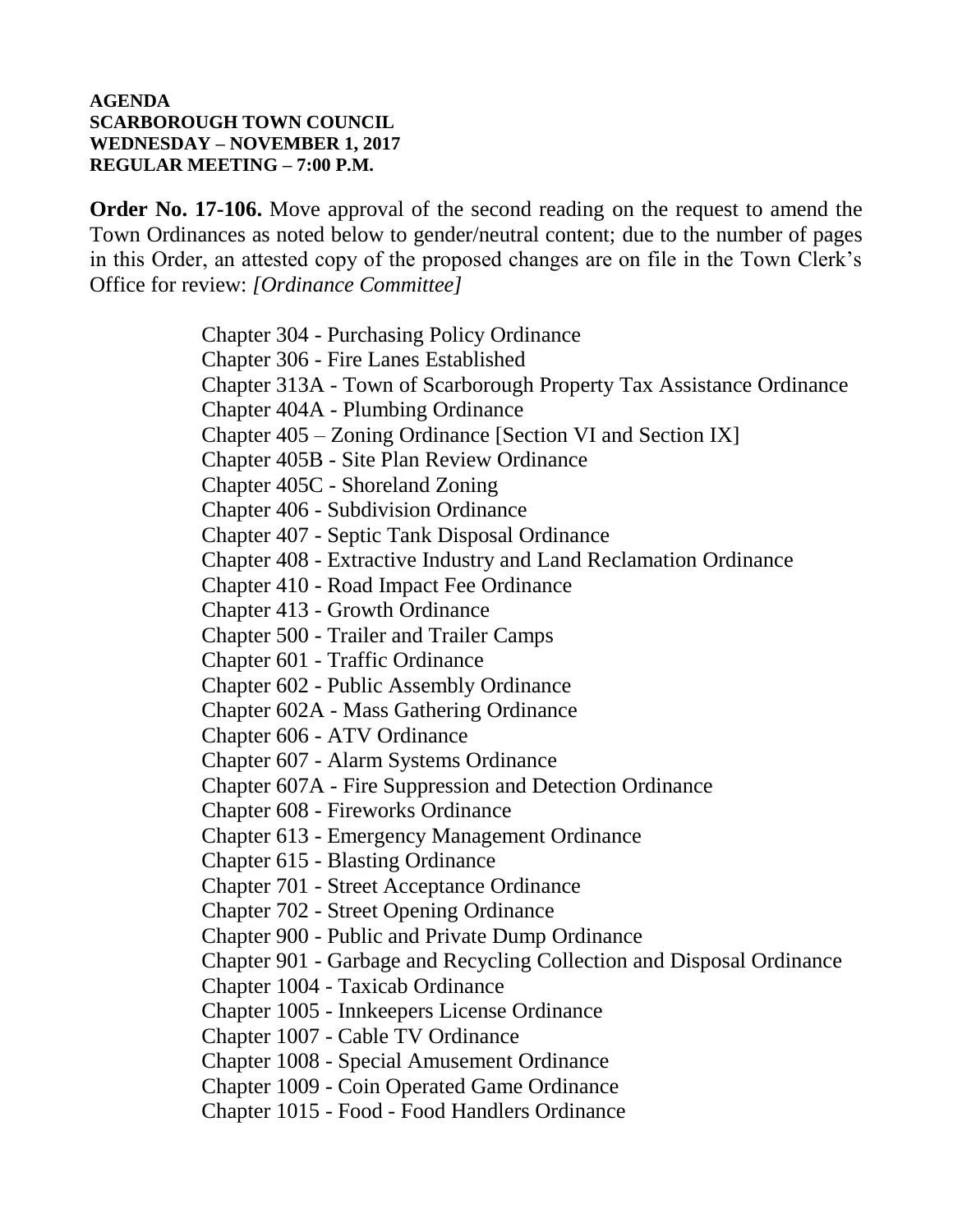Chapter 1017 - Pawnbroker Ordinance Chapter 1202 - Scarborough Memorial and Dunstan Cemeteries Ordinance Chapter 1401 - Harbor Ordinance

| Ordinance Committee<br>Sponsor    |  | Ought to Pass<br>Recommendation    |
|-----------------------------------|--|------------------------------------|
|                                   |  |                                    |
| First Reading/Vote/Public Hearing |  | Second Reading/Final Approval/Vote |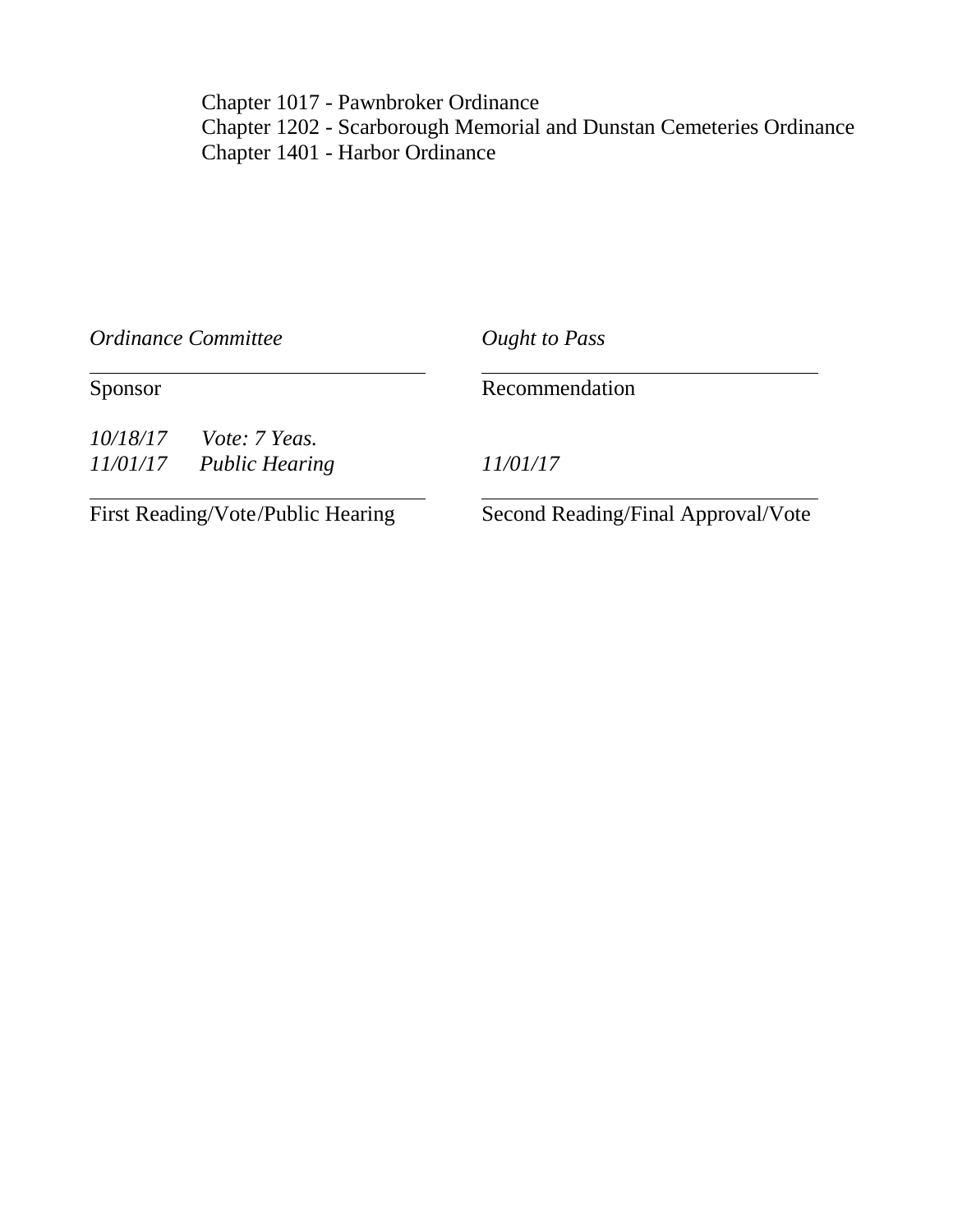# **AGENDA SCARBOROUGH TOWN COUNCIL WEDNESDAY – NOVEMBER 1, 2017 REGULAR MEETING – 7:00 P.M.**

**Order No. 17-107.** Move approval of the second reading on the proposed amendment to Chapter 604A 0 the Town of Scarborough Horse Beach Permit Ordinance, Section 604A-Regulation of Horses on the Beach, to extend the deadline for the implementation of the containment device for Horses on the beach to October 1, 2018. *[Councilor Donovan]*

| Councilor Donovan<br>Sponsor      |  | Ought to Pass<br>Recommendation    |
|-----------------------------------|--|------------------------------------|
|                                   |  |                                    |
| First Reading/Vote/Public Hearing |  | Second Reading/Final Approval/Vote |